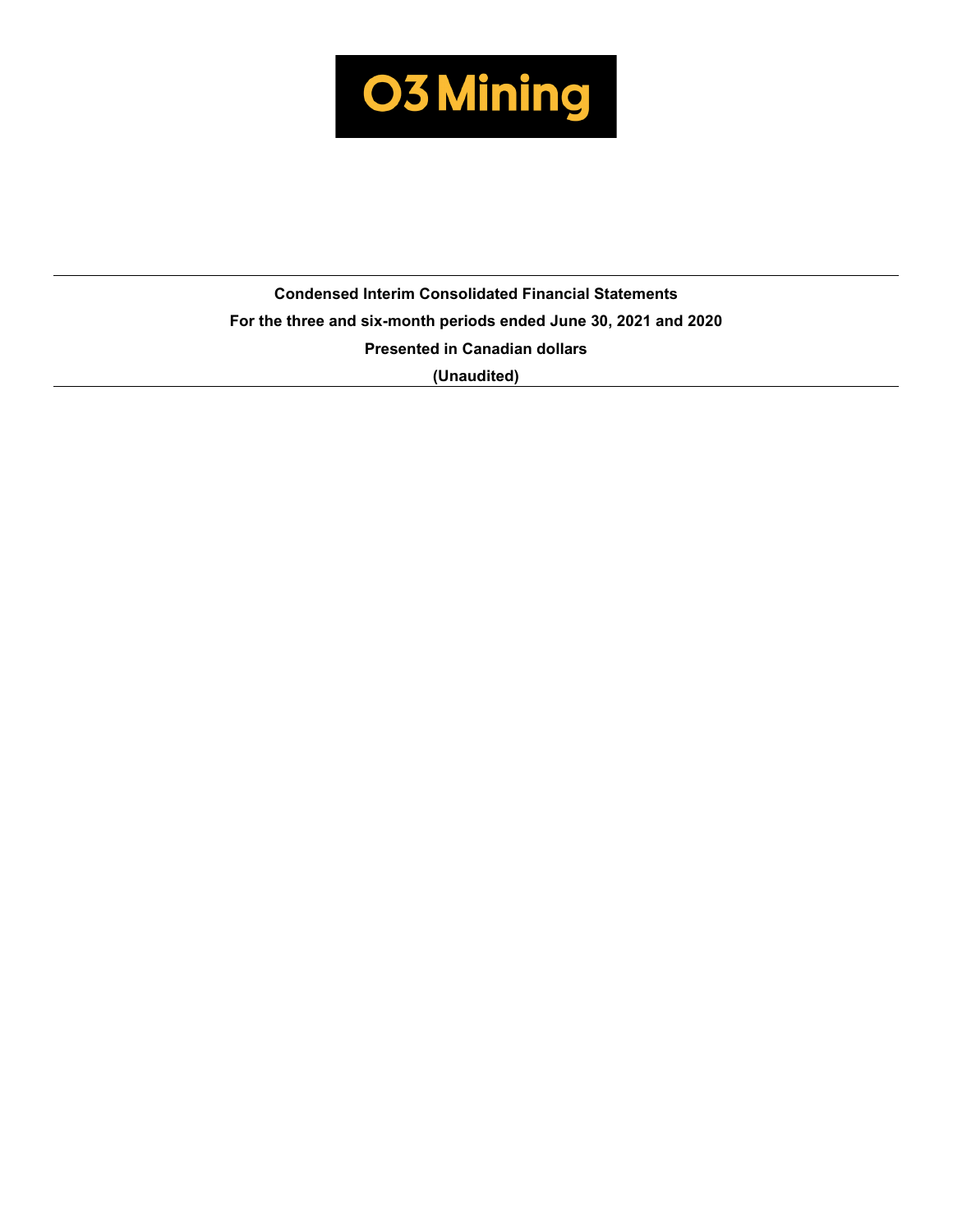

# **Table of Contents**

| STATEMENTS OF LOSS/(INCOME) AND COMPREHENSIVE LOSS/(INCOME) 4 |  |
|---------------------------------------------------------------|--|
|                                                               |  |
|                                                               |  |
| NOTES TO FINANCIAL STATEMENTS                                 |  |
|                                                               |  |
|                                                               |  |
|                                                               |  |
|                                                               |  |
|                                                               |  |
|                                                               |  |
|                                                               |  |
|                                                               |  |
|                                                               |  |
|                                                               |  |
|                                                               |  |
|                                                               |  |
|                                                               |  |
|                                                               |  |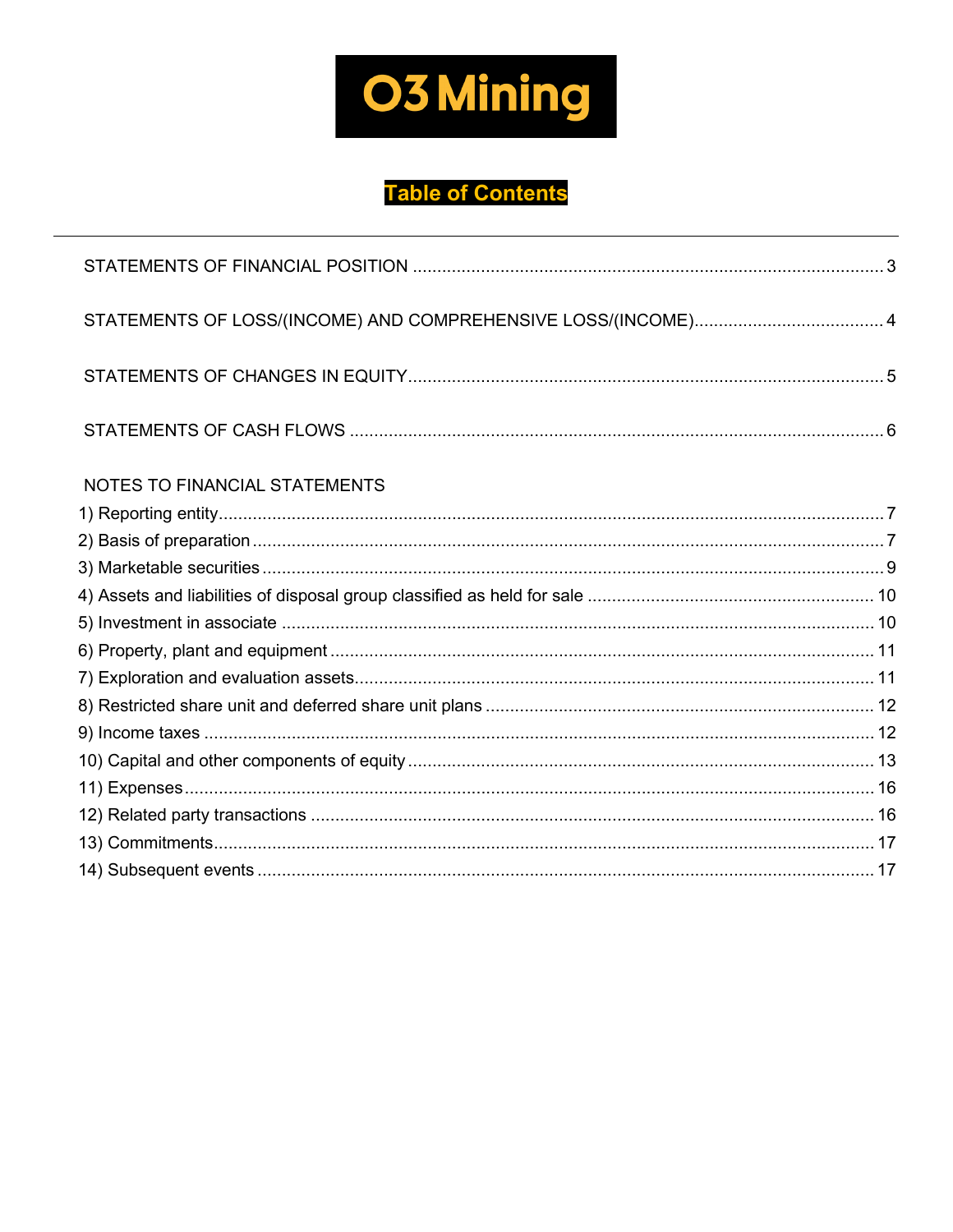**Condensed Interim Consolidated Statements of Financial Position (Tabular amounts express in thousands of Canadian dollars) (Unaudited)**

|                                                              | <b>June 30,</b>        | December 31,  |
|--------------------------------------------------------------|------------------------|---------------|
| As at                                                        | 2021                   | 2020          |
|                                                              |                        |               |
| Assets                                                       |                        |               |
| <b>Current assets</b>                                        |                        |               |
| Cash and cash equivalents                                    | \$<br>50,033           | \$<br>34,269  |
| Other receivables                                            | 295                    | 812           |
| Advances and prepaid expenses                                | 398                    | 432           |
| Taxes recoverable                                            | 1,754                  | 1,238         |
| Marketable securities (note 3)                               | 14,730                 | 19,036        |
| Assets of disposal group held for sale (note 4)              |                        | 24,850        |
| <b>Total current assets</b>                                  | 67,210                 | 80,637        |
| <b>Non-current assets</b>                                    |                        |               |
| Investment in associate (note 5)                             | 50,787                 |               |
| Property, plant and equipment (note 6)                       | 3,146                  | 2,376         |
| Exploration and evaluation assets (note 7)                   | 146,380                | 127,390       |
| Long-term receivables                                        | 400                    | 650           |
| <b>Total non-current assets</b>                              | 200,713                | 130,416       |
| <b>Total assets</b>                                          | \$<br>267,923          | \$<br>211,053 |
|                                                              |                        |               |
| <b>Liabilities</b>                                           |                        |               |
| <b>Current liabilities</b>                                   |                        |               |
| Accounts payable and accrued liabilities                     | $\frac{1}{2}$<br>4,342 | \$<br>3,251   |
| <b>Current lease liabilities</b>                             | 253                    | 181           |
| Liabilities of disposal group held for sale (note 4)         |                        | 1,289         |
| <b>Total current liabilities</b>                             | 4,595                  | 4,721         |
| <b>Non-current liabilities</b>                               |                        |               |
|                                                              |                        | 6,128         |
| Flow-through premium liability (note $10(a)$ )               | 13,470                 |               |
| Share-based payment liability (note 8)                       | 943                    | 801           |
| Non-current lease liabilities                                | 1,462                  | 893           |
| Deferred tax liability (note 9)                              | 5,849                  | 3,775         |
| <b>Total non-current liabilities</b>                         | 21,724                 | 11,597        |
| <b>Total liabilities</b>                                     | 26,319                 | 16,318        |
|                                                              |                        |               |
| Equity                                                       |                        |               |
| Share capital (note 10(a))                                   | 202,206                | 184,150       |
| Contributed surplus (note 10(d))                             | 8,130                  | 6,816         |
| Warrants (note 10(e))                                        | 9,399                  | 9,628         |
| Retained earnings                                            | 21,869                 | (5,859)       |
| Total equity attributed to equity holders of the Corporation | 241,604                | 194,735       |
| <b>Total liabilities and equity</b>                          | \$<br>267,923 \$       | 211,053       |

*The accompanying notes are an integral part of these condensed interim consolidated financial statements.*

**Commitments (note 13) Subsequent events (note 14)**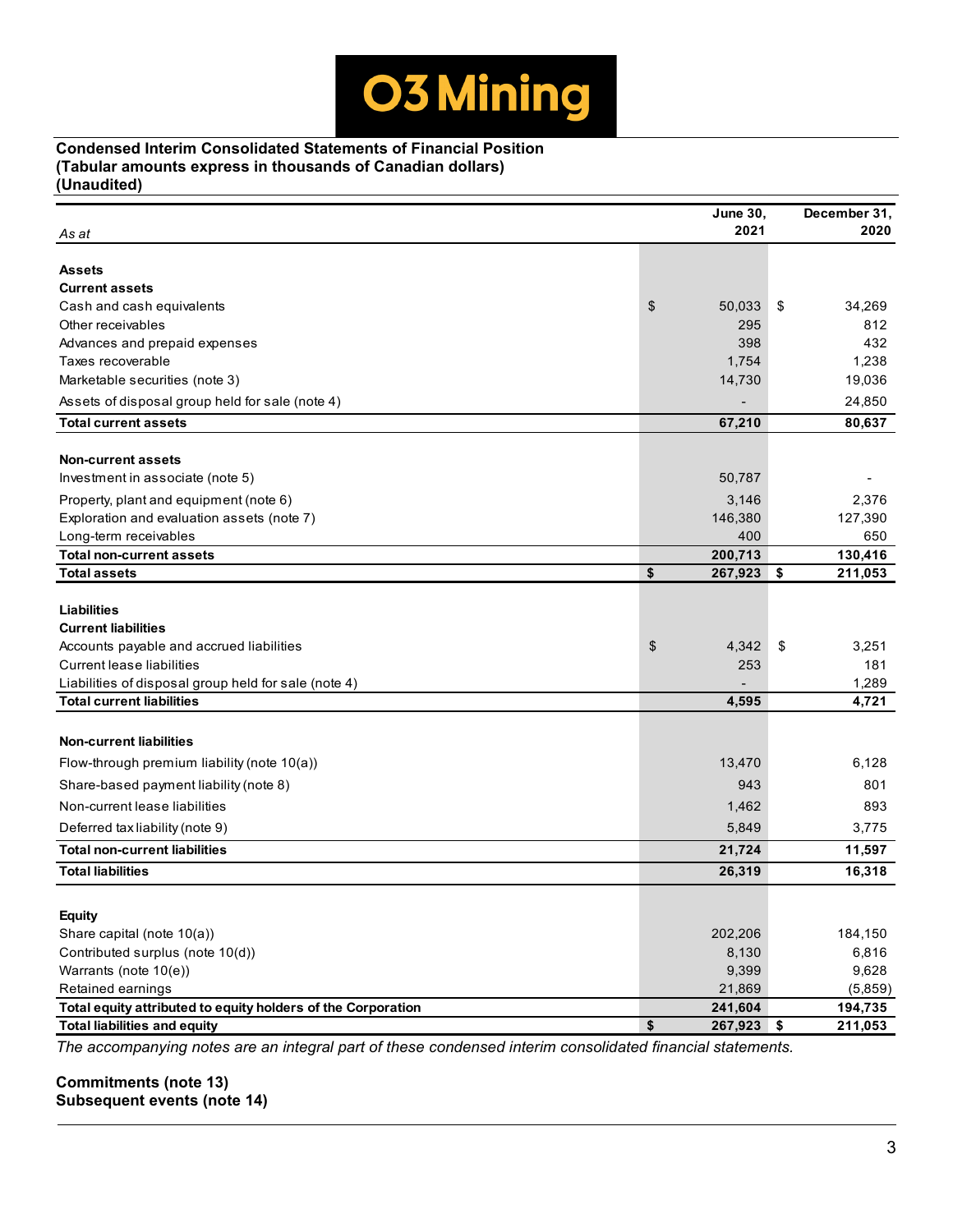

**Condensed Interim Consolidated Statements of Loss/(Income) and Comprehensive Loss/(Income) (Tabular amounts express in thousands of Canadian dollars, except per share and share amounts) (Unaudited)**

|                                                                   | Three months ended |                          |    |                 | <b>Six months ended</b> |                 |    |                 |  |  |
|-------------------------------------------------------------------|--------------------|--------------------------|----|-----------------|-------------------------|-----------------|----|-----------------|--|--|
|                                                                   |                    | <b>June 30,</b>          |    | <b>June 30,</b> |                         | <b>June 30,</b> |    | <b>June 30,</b> |  |  |
| For the period ended                                              |                    | 2021                     |    | 2020            |                         | 2021            |    | 2020            |  |  |
|                                                                   |                    |                          |    |                 |                         |                 |    |                 |  |  |
| Expenses/(income)                                                 |                    |                          |    |                 |                         |                 |    |                 |  |  |
| Compensation expenses (note 11)                                   | \$                 | 1,173                    | \$ | 1,471           | \$                      | 2,254           | \$ | 2,569           |  |  |
| General and administration expenses (note 11)                     |                    | 499                      |    | 664             |                         | 1,094           |    | 1,330           |  |  |
| General exploration expenses                                      |                    | 4                        |    |                 |                         | 24              |    | 21              |  |  |
| Flow-through premium income (note 10(a))                          |                    | (3,714)                  |    | (345)           |                         | (7, 537)        |    | (1,686)         |  |  |
| Gain on disposition of disposal group held for sale (note 4)      |                    |                          |    |                 |                         | (25, 936)       |    |                 |  |  |
| Loss/(gain) from marketable securities (note 3)                   |                    | 1,607                    |    | (5, 137)        |                         | 670             |    | (3, 152)        |  |  |
| Gain on disposition of property, plant and equipment              |                    |                          |    | (2)             |                         |                 |    | (2)             |  |  |
| Gain on disposition of exploration and evaluation assets (note 7) |                    | (178)                    |    | (1,680)         |                         | (275)           |    | (1,680)         |  |  |
| <b>Operating income</b>                                           |                    | (609)                    |    | (5,029)         |                         | (29, 706)       |    | (2,600)         |  |  |
|                                                                   |                    |                          |    |                 |                         |                 |    |                 |  |  |
| Finance income                                                    |                    | (107)                    |    | (29)            |                         | (194)           |    | (107)           |  |  |
| Finance costs                                                     |                    | 20                       |    | (9)             |                         | 53              |    | 16              |  |  |
| Net finance income                                                |                    | (87)                     |    | (38)            |                         | (141)           |    | (91)            |  |  |
|                                                                   |                    |                          |    |                 |                         |                 |    |                 |  |  |
| Share of loss of associate (note 5)                               |                    | 45                       |    |                 |                         | 45              |    |                 |  |  |
|                                                                   |                    |                          |    |                 |                         |                 |    |                 |  |  |
| Income before tax                                                 |                    | (651)                    |    | (5,067)         |                         | (29, 802)       |    | (2,691)         |  |  |
|                                                                   |                    | 814                      |    | 927             |                         | 2,074           |    |                 |  |  |
| Deferred income tax expense (note 9)                              |                    |                          |    |                 |                         |                 |    | 1,349           |  |  |
| Loss/(income) and comprehensive loss/(income)                     | \$                 | 163                      | \$ | $(4, 140)$ \$   |                         | $(27, 728)$ \$  |    | (1, 342)        |  |  |
|                                                                   |                    |                          |    |                 |                         |                 |    |                 |  |  |
| Basic earnings per share (note 10(b))                             | \$                 | $\blacksquare$           | \$ | $(0.09)$ \$     |                         | $(0.42)$ \$     |    | (0.03)          |  |  |
|                                                                   |                    |                          |    |                 |                         |                 |    |                 |  |  |
| Weighted average number of shares (note 10(b))                    |                    | 68,040,266               |    | 48,695,418      |                         | 65,697,661      |    | 47,870,458      |  |  |
|                                                                   |                    |                          |    |                 |                         |                 |    |                 |  |  |
| Diluted earnings per share (note 10(c))                           | \$                 | $\overline{\phantom{0}}$ | \$ | $(0.08)$ \$     |                         | $(0.42)$ \$     |    | (0.03)          |  |  |
|                                                                   |                    |                          |    |                 |                         |                 |    |                 |  |  |
| Diluted weighted average number of shares (note 10(c))            |                    | 68,126,157               |    | 48,714,449      |                         | 65,838,860      |    | 47,879,974      |  |  |

*The accompanying notes are an integral part of these condensed interim consolidated financial statements.*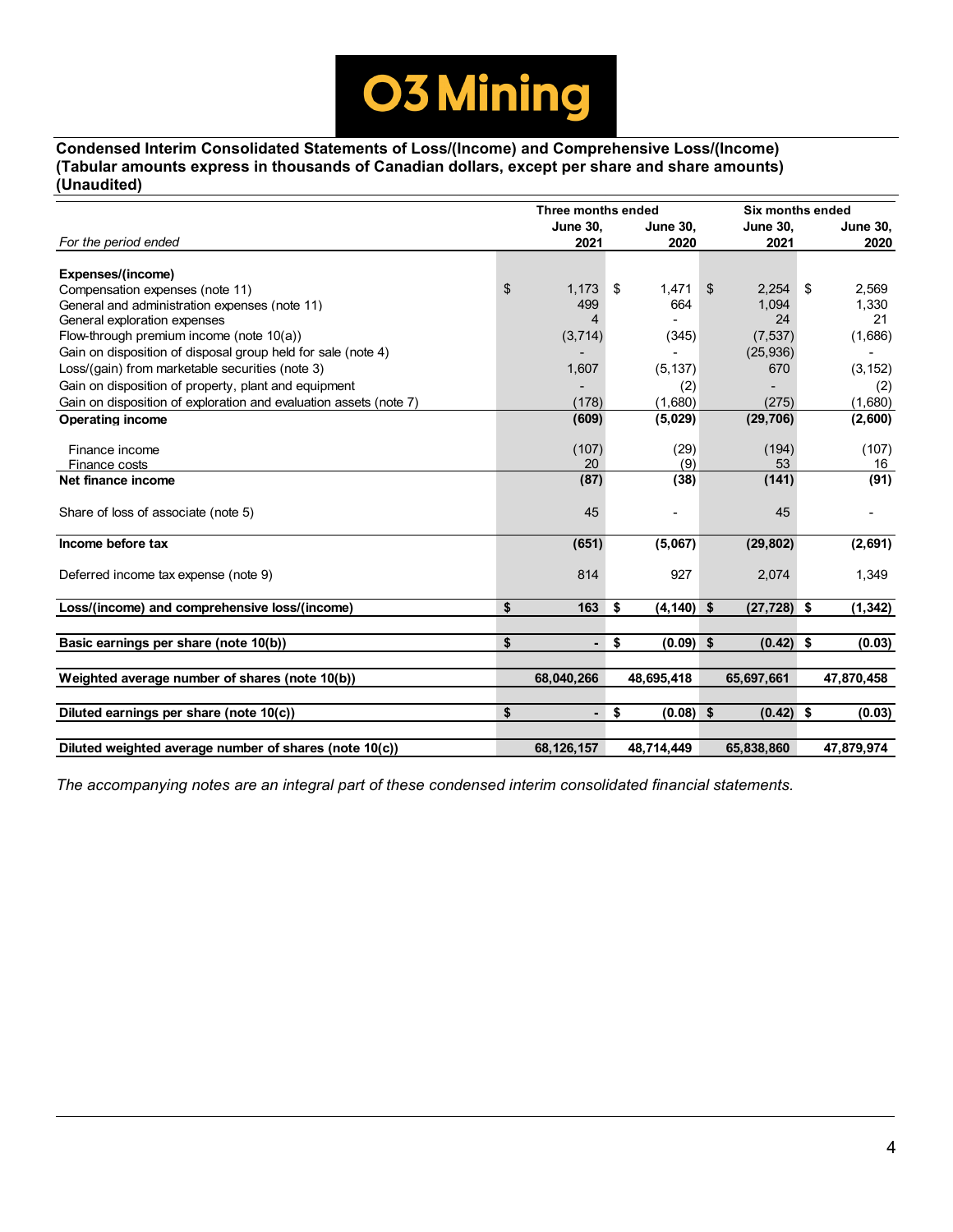

## **Condensed Interim Consolidated Statements of Changes in Equity (Tabular amounts express in thousands of Canadian dollars) (Unaudited)**

| Attributable equity to owners of the Corporation                        |                          |                          |                          |      |                             |              |              |
|-------------------------------------------------------------------------|--------------------------|--------------------------|--------------------------|------|-----------------------------|--------------|--------------|
|                                                                         | Number of                | <b>Share</b>             |                          |      | <b>Warrants Contributed</b> | Retained     | <b>Total</b> |
|                                                                         | <b>Shares</b>            | Capital                  |                          |      | <b>Surplus</b>              | Earnings     |              |
|                                                                         |                          |                          |                          |      |                             |              |              |
| Balance January 1, 2021                                                 | 60,330,966 \$            | 184.150 \$               | 9,628                    | - 55 | $6,816$ \$                  | $(5,859)$ \$ | 194.735      |
| Income for the period                                                   |                          | $\overline{\phantom{0}}$ | $\overline{\phantom{0}}$ |      |                             | 27.728       | 27,728       |
| Stock-based compensation                                                | $\overline{\phantom{0}}$ | $\overline{\phantom{0}}$ | $\overline{\phantom{a}}$ |      | 1,085                       |              | 1,085        |
| Expiry of warrants                                                      | $\overline{\phantom{0}}$ | $\overline{\phantom{0}}$ | (229)                    |      | 229                         |              |              |
| Private placement (net of transaction costs (\$2,065,000)) (note 10(a)) | 7,709,300                | 18.056                   | $\overline{\phantom{0}}$ |      |                             |              | 18,056       |
| Balance June 30, 2021                                                   | 68,040,266 \$            | 202,206 \$               | 9,399                    |      | 8,130                       | 21,869       | 241,604      |

*Attributable equity to owners of the Corporation*

|                                                            | Number of<br><b>Shares</b> | <b>Share</b><br>Capital | Warrants                 |      | Contributed<br><b>Surplus</b> |     | Deficit and<br><b>Accumulated</b><br><b>Deficit</b> | <b>Total</b> |
|------------------------------------------------------------|----------------------------|-------------------------|--------------------------|------|-------------------------------|-----|-----------------------------------------------------|--------------|
| <b>Balance January 1, 2020</b>                             | 46,927,215 \$              | 158,325 \$              | 5,911                    | - 55 | 4,483                         | - 5 | $(9,072)$ \$                                        | 159,647      |
| Income for the period                                      |                            | $\blacksquare$          | $\overline{\phantom{0}}$ |      |                               |     | 1,342                                               | 1,342        |
| Stock-based compensation                                   |                            | -                       |                          |      | 1.299                         |     |                                                     | 1,299        |
| Issuance of shares upon exercise of warrants               | 100                        |                         | (1)                      |      | $\overline{\phantom{0}}$      |     | -                                                   |              |
| Issuance of shares on acquisition of Regcourt Property     | 113.637                    | 128                     | $\overline{\phantom{0}}$ |      |                               |     | -                                                   | 128          |
| Issuance of shares on acquisition of Louvem Property       | 4,546                      | 5                       | $\overline{\phantom{0}}$ |      |                               |     |                                                     | 5            |
| Private placement (net of transaction costs (\$2,097,000)) | 13.251.010                 | 25.948                  | 3,718                    |      |                               |     |                                                     | 29,666       |
| Balance June 30, 2020                                      | 60,296,508                 | 184.407                 | 9.628                    |      | 5.782                         |     | $(7,730)$ \$                                        | 192,087      |

*The accompanying notes are an integral part of these condensed interim consolidated financial statements.*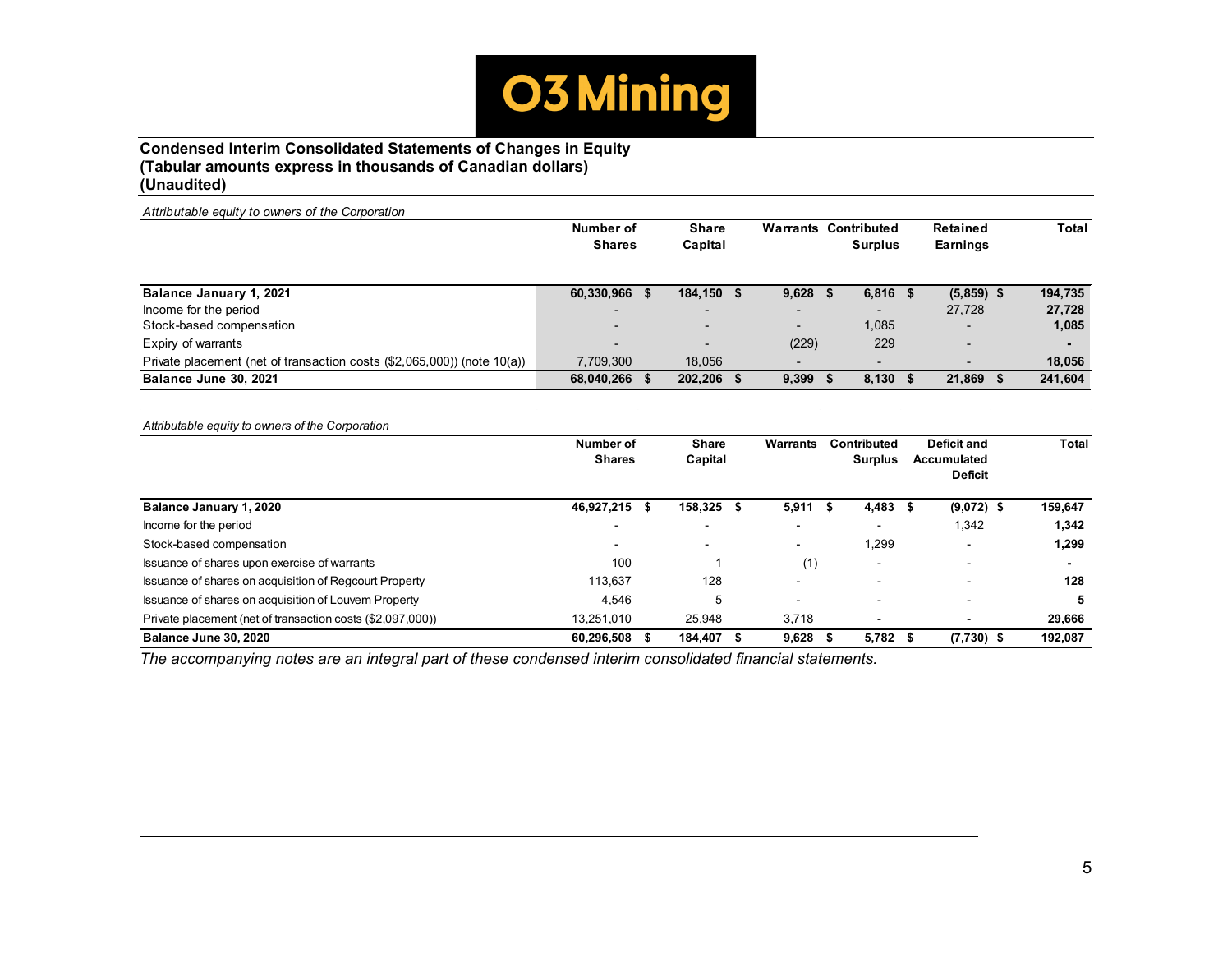

# **Condensed Interim Consolidated Statements of Cash Flows (Tabular amounts express in thousands of Canadian dollars) (Unaudited)**

| For the period ended                                                                                      | <b>June 30,</b><br>2021 | <b>June 30,</b><br>2020 |
|-----------------------------------------------------------------------------------------------------------|-------------------------|-------------------------|
| Cash flows provided by/(used in) operating activities                                                     |                         |                         |
| Income for the period                                                                                     | \$<br>27,728            | 1,342<br>\$             |
| Adjustments for:                                                                                          |                         |                         |
| Stock-based compensation (note 10(d))                                                                     | 1,074                   | 1,568                   |
| Depreciation (note 6)                                                                                     | 4                       | 5                       |
| Accretion on asset retirement obligation                                                                  |                         | 1                       |
| Flow-through premium income (note 10(a))                                                                  | (7, 537)                | (1,686)                 |
| Gain on disposition of disposal group held for sale (note 4)                                              | (25, 936)               |                         |
| Marketable securities loss/(gain)                                                                         | 670                     | (3, 152)                |
| Gain on disposition of property, plant and equipment (note 6)                                             |                         | (2)                     |
| Gain on disposition of exploration and evaluation assets (note 7)                                         | (275)                   | (1,680)                 |
| Interest income                                                                                           | (194)                   | (107)                   |
| Interest expense on lease liabilities                                                                     | 33                      |                         |
| Share of loss of associate (note 5)                                                                       | 45                      |                         |
| Deferred income tax expense (note 9)                                                                      | 2,074                   | 1,349                   |
|                                                                                                           | (2, 314)                | (2, 362)                |
| Change in items of working capital:                                                                       |                         |                         |
| Change in other receivables                                                                               | 517                     | 18                      |
| Change in advances and prepaid expenses                                                                   | 34                      | (13)                    |
| Change in taxes recoverable                                                                               | (473)                   | 1,381                   |
| Change in accounts payable and accrued liabilities                                                        | (1, 578)                | (1, 484)                |
| Net cash used in operating activities                                                                     | (3, 814)                | (2, 460)                |
| Cash flows provided by/(used in) investing activities                                                     |                         |                         |
| Interest received                                                                                         | 194                     | 107                     |
| Acquisition of marketable securities (note 3)                                                             | (2, 815)                | (1,632)                 |
| Proceeds on disposition of marketable securities (note 3)                                                 | 6,897                   | 1,202                   |
| Acquisition of property, plant and equipment (note 6)                                                     | (185)                   | (355)                   |
| Addition to exploration and evaluation assets (note 7)                                                    | (17, 468)               | (5,994)                 |
| Proceeds on/(cash used in) disposition of exploration and evaluation assets (note 7)                      | 301                     | (92)                    |
| Addition to asset held for sale                                                                           | (137)                   |                         |
| Net cash and cash equivalents paid on asset acquisitions                                                  |                         | (23)                    |
| Net cash used in investing activities                                                                     | (13, 213)               | (6, 787)                |
| Cash flows (used in)/provided by financing activities                                                     |                         |                         |
| Repayment of lease liabilities                                                                            | (144)                   | (51)                    |
| Net cash received from private placements (note 10(a))                                                    | 32,935                  | 38,113                  |
| Net cash provided by financing activities                                                                 | 32,791                  | 38,062                  |
| Increase in cash and cash equivalents                                                                     | 15,764                  | 28,815                  |
| Cash and cash equivalents, beginning of period                                                            | 34,269                  | 16,702                  |
| Cash and cash equivalents, end of period                                                                  | \$<br>$50,033$ \$       | 45,517                  |
| The accompanying notes are an integral part of these condensed interim consolidated financial statements. |                         |                         |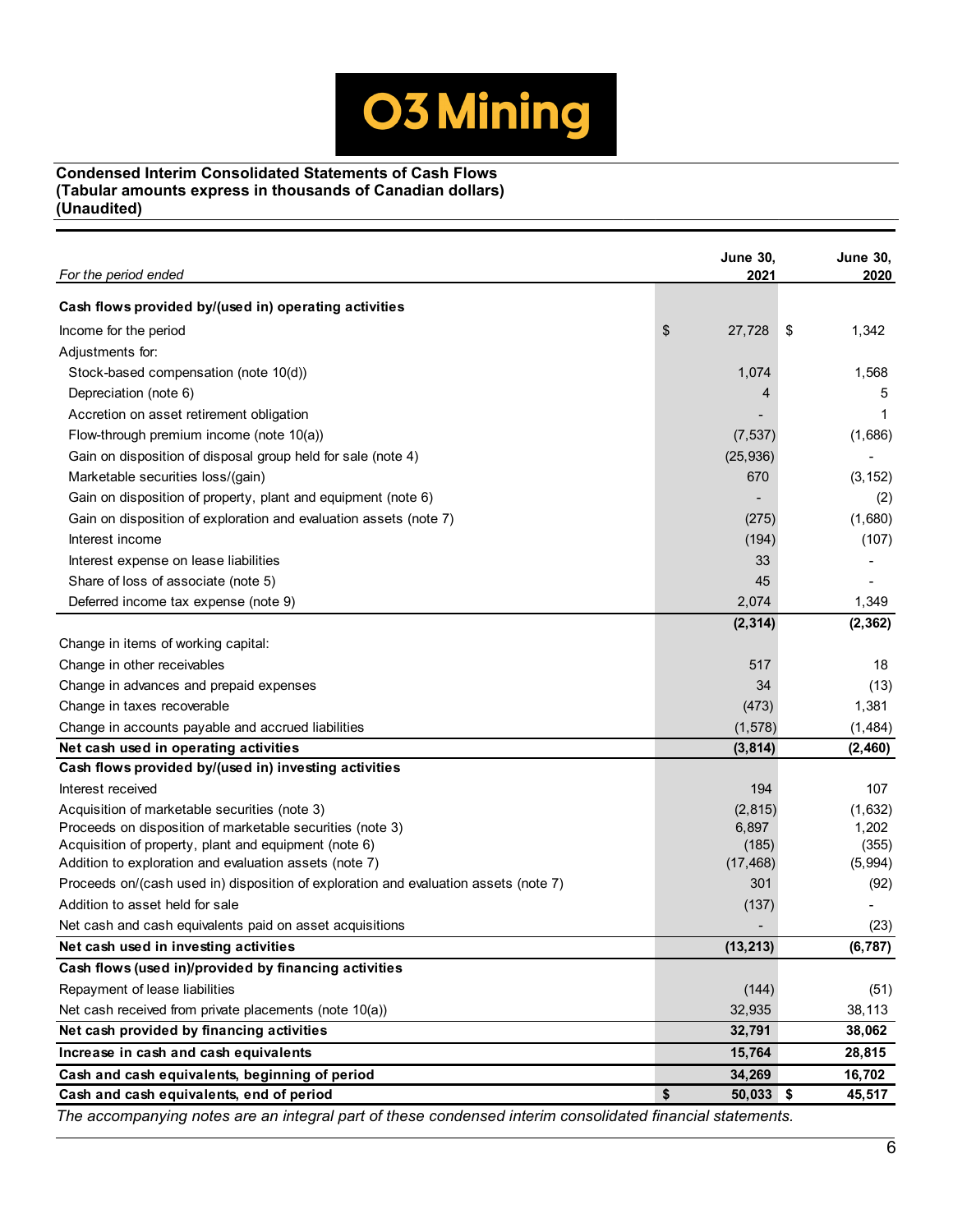

# *1) Reporting entity*

O3 Mining Inc. ("**O3 Mining**" or the "**Corporation**") is a Canadian corporation domiciled in Canada. The Corporation was incorporated in British Columbia and continued to Ontario on June 28, 2019 under the Ontario Business Corporations Act. The address of the Corporation's registered office is 155 University Ave, Suite 1440, Toronto, Ontario, Canada. The condensed interim consolidated financial statements of the Corporation at June 30, 2021 include the Corporation and its subsidiaries, Niogold Mining Corporation, O3 Markets Inc., Chalice Gold Mines (Québec) Inc., Alexandria Minerals Corporation, 9401-3513 Québec Inc. and Murgor Resources Inc. The Corporation is primarily in the business of acquiring, exploring, and developing precious mineral deposits in Canada.

The business of acquiring, exploring, and developing precious mineral deposits involves a high degree of risk. O3 Mining is in the exploration stage and is subject to risks and challenges similar to companies in a comparable stage. These risks include, but are not limited to, the challenges of securing adequate capital; exploration, development and operational risks inherent in the mining industry; changes in government policies and regulations; the ability to obtain the necessary environmental permitting; challenges in future profitable production or, alternatively O3 Mining's ability to dispose of its interest on an advantageous basis; as well as global economic and commodity price volatility; all of which are uncertain. There is no assurance that O3 Mining's funding initiatives will continue to be successful. The underlying value of the mineral properties is dependent upon the existence and economic recovery of mineral reserves and is subject to, but not limited to, the risks and challenges identified above. Changes in future conditions could require material impairment of the carrying value of mineral properties and deferred exploration.

#### *2) Basis of preparation*

#### **Statement of compliance**

These condensed interim consolidated financial statements have been prepared in accordance with International Financial Reporting Standards ("IFRS") as issued by the International Accounting Standards Board ("IASB") applicable to the preparation of interim financial statements including IAS 34, Interim Financial Reporting and are presented in thousands of Canadian dollars.

These unaudited condensed interim consolidated financial statements do not include all of the disclosures required for annual financial statements and therefore should be read in conjunction with the Corporation's audited annual consolidated financial statements and notes thereto for the year ended December 31, 2020.

These condensed interim consolidated financial statements were authorized for issuance by the Corporation's board of directors (the "Board of Directors") on August 9, 2021.

#### *b) Significant accounting policies*

The significant accounting policies followed in these condensed interim consolidated financial statements are consistent with those applied in the Corporation's audited annual consolidated financial statements for the year ended December 31, 2020, except for policies adopted in the period ended June 30, 2021. The accounting policies set out below are in accordance with IFRS and have been applied to these unaudited condensed interim consolidated financial statements.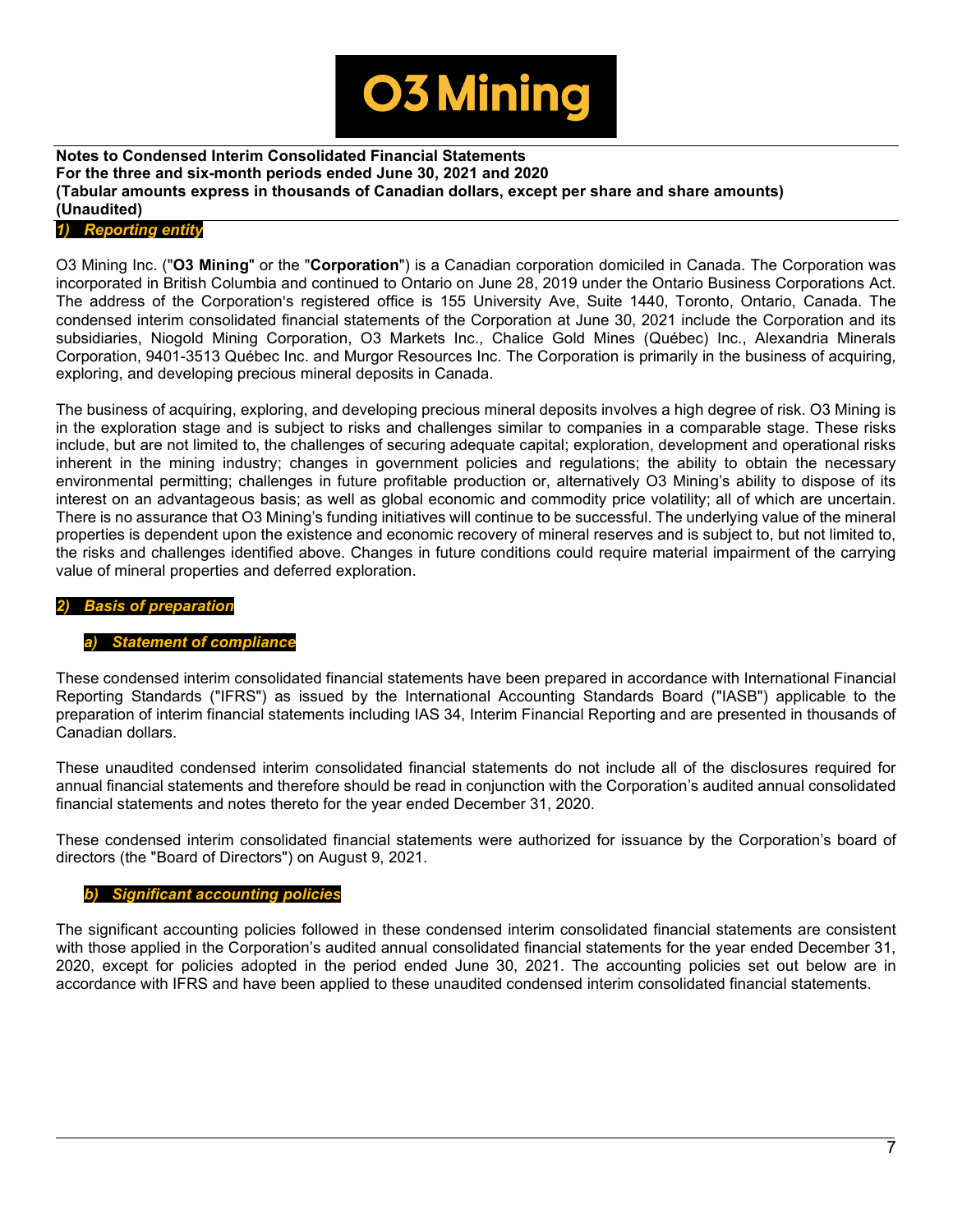

*2) Basis of preparation (continued)*

*b) Significant accounting policies (continued)*

# **Investment in associate**

Associates are entities over which the Corporation has significant influence, but not control. The financial results of the Corporation's investments in its associates are included in the Corporation's results according to the equity method. Under the equity method, the investment is initially recognized at cost, and the carrying amount is increased or decreased to recognize the Corporation's share of profits or losses of associates after the date of acquisition. The Corporation's share of profits or losses is recognized in the statement of income and its share of other comprehensive income or loss is included in other comprehensive income.

Unrealized gains on transactions between the Corporation and an associate are eliminated to the extent of the Corporation's interest in the associate. Unrealized losses are also eliminated unless the transaction provides evidence of an impairment of the asset transferred. Dilution gains and losses arising from changes in interests in investments in associates are recognized in the statement of income.

The Corporation assesses at each period end whether there is any objective evidence that its investments in associates are impaired. If impaired, the carrying value of the Corporation's shares of the underlying assets of associates is written down to its estimated recoverable amount, being the higher of fair value less costs of disposal and value in use, and charged to the statement of income.

#### *c) Changes in IFRS accounting policies and future accounting pronouncements*

Certain pronouncements were issued by the IASB or the International Financial Reporting Interpretations Committee that are mandatory for accounting years beginning on or after January 1, 2021. Many are not applicable or do not have a significant impact to the Corporation and have been excluded from the summary below.

#### **IAS 16, Property, Plant and Equipment ("IAS 16")**

In 2020, the IASB issued amendments to IAS 16, prohibiting an entity from deducting from the carrying amount of an asset any proceeds received from selling items produced while the entity is preparing the asset for its intended use. Instead, these proceeds should be included in the statement of comprehensive income. The amendments to IAS 16 are effective for annual reporting periods beginning on or after January 1, 2022, with early adoption permitted.

The Corporation elected to early adopt the amendment to IAS 16 in 2021. The amendment was also applied to 2020. Because it did not have a material impact, the information presented for 2020 has not been restated.

#### *d) Use of critical estimates and judgements*

The preparation of these condensed interim consolidated financial statements requires management to make judgements, estimates and assumptions that affect the application of accounting policies and the reported amounts of assets and liabilities, income and expenses.

The estimates and associated assumptions are based on historical experience and various other factors that are believed to be reasonable under the circumstances, the results of which form the basis of making judgements about carrying values of assets and liabilities that are not readily apparent from other sources. Actual results may differ from these estimates.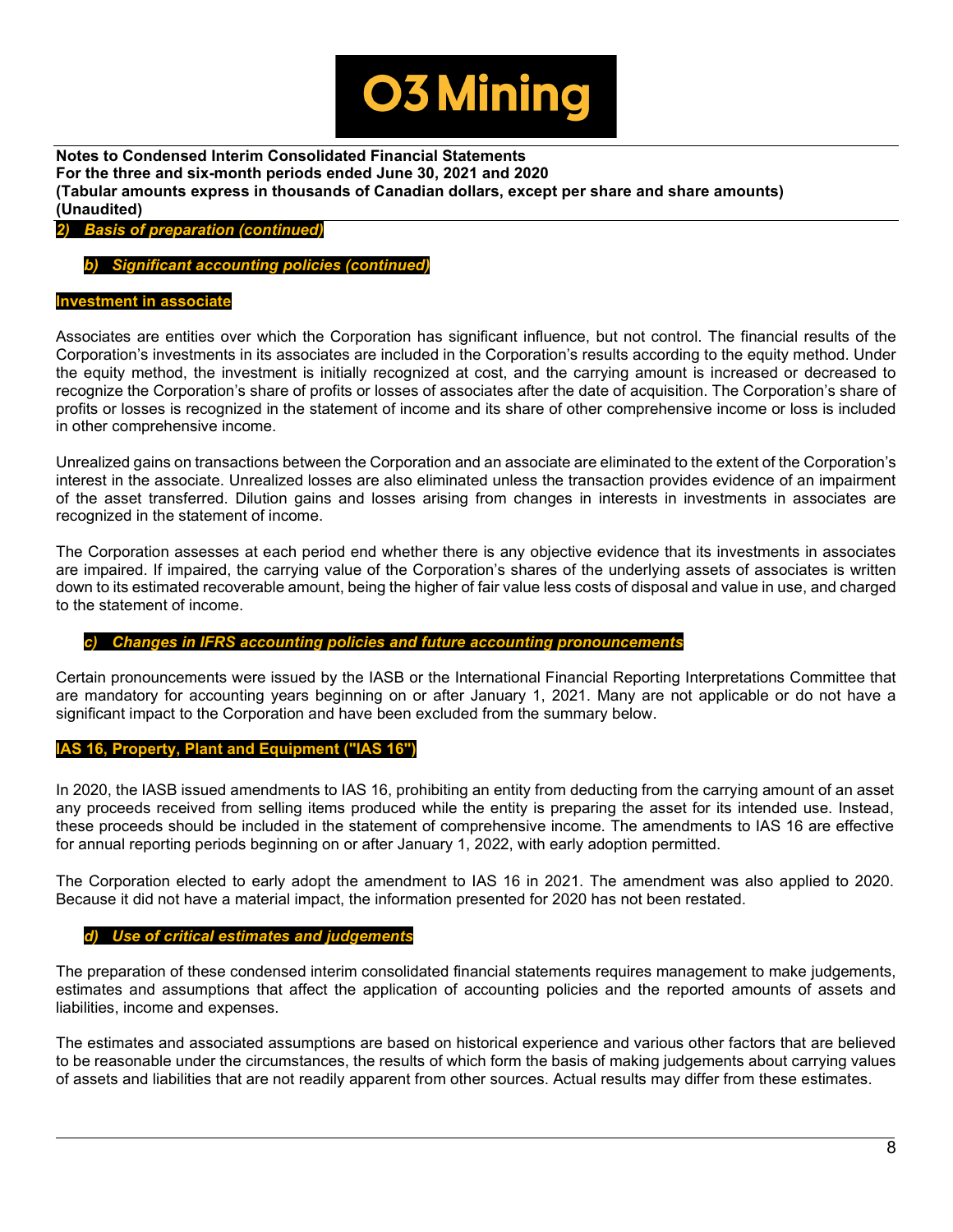

*2) Basis of preparation (continued)*

#### *d) Use of critical estimates and judgements (continued)*

In preparing these condensed interim consolidated financial statements, the significant judgements and estimates made by management in applying the Corporation's accounting policies and the key sources of estimation uncertainty were the same as those that applied to the audited consolidated financial statements as at and for the year ended December 31, 2020, except as noted below.

#### *Novel coronavirus ("COVID-19"):*

The outbreak of COVID-19 has resulted in governments worldwide enacting emergency measures to combat the spread of the virus. Measures taken to contain the spread of the virus, including travel bans, quarantines, social distancing, and closures of non-essential services have triggered significant disruptions to businesses worldwide, resulting in an economic slowdown. The Corporation suspended its operations in Québec due to COVID-19 on March 23, 2020 and resumed operations on May 13, 2020. The duration and impact of the COVID-19 pandemic is unclear at this time and as a result it is not possible for management to estimate the severity of the impact it may have on the financial results and operations of the Corporation in future periods. It is management's assumption that the Corporation will continue to operate as a going concern.

The Department of Finance passed legislation, applicable to the June 19, 2020 private placement, to extend the flowthrough funds spend period and the look-back rule by one year, including suspension of Part XII.6 tax for the same period.

#### *Determination of significant influence over equity investments:*

Judgment is needed to assess whether the Corporation's interest in a marketable security meets the definition of significant influence and therefore would be accounted for under the equity method as opposed to fair value through profit and loss. Management makes this determination based on its legal ownership interest, board representation and through an analysis of the Corporation's participation in entities' policy making process.

On February 24, 2021, as part of the sale of its wholly owned subsidiary, Northern Gold Mining Inc. ("Northern Gold"), the Corporation acquired 149,507,273 common shares of Moneta Porcupine Mines Inc. ("Moneta"), representing approximately 27.0% of the number of issued and outstanding common shares of Moneta on this date (note 4 and 5). Management determined it is able to exert significant influence over Moneta, and as a result, accounted for this investment as an associate using the equity method.

#### *3) Marketable securities*

The Corporation holds shares and warrants in various public and private companies. During the three and six-month periods ended June 30, 2021, these shares and warrants were fair valued, and this resulted in an unrealized loss of \$1,625,000 and \$4,416,000, respectively (2020 – gain of \$5,920,000 and \$3,935,000). The Corporation sold shares during the three and six-month periods ended June 30, 2021, which resulted in a realized gain of \$18,000 and \$3,746,000, respectively (2020 – loss of \$783,000 and \$783,000).

The shares in the various public companies are classified as FVTPL and are recorded at fair value using the quoted market price as at June 30, 2021 and are therefore classified as level 1 within the fair value hierarchy.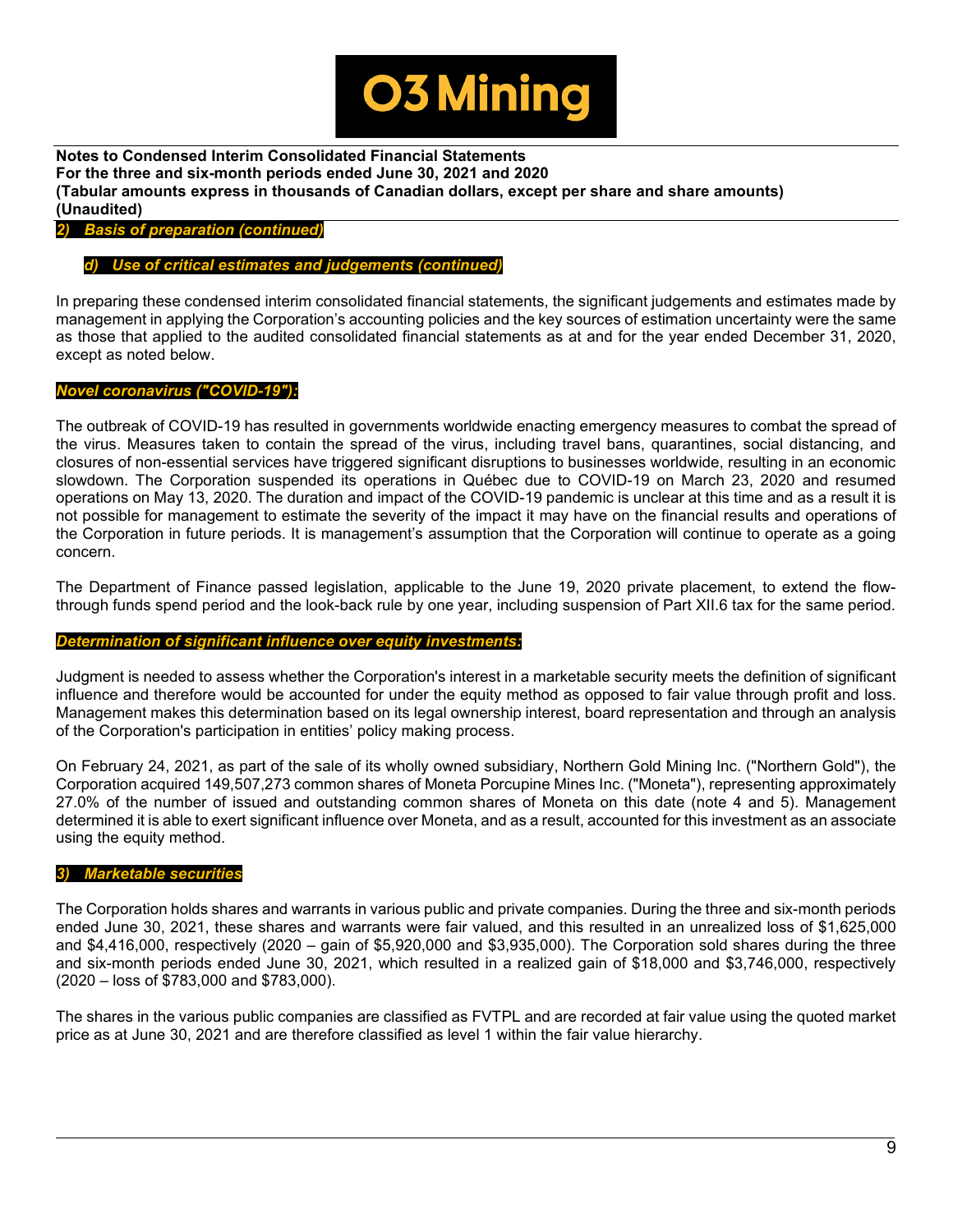

#### *3) Marketable securities (continued)*

The warrants in the various public companies are classified as FVTPL and are recorded at fair value using a Black-Scholes option pricing model using observable inputs and are therefore classified as level 2 within the fair value hierarchy.

The following table summarizes information regarding the Corporation's marketable securities as at June 30, 2021:

|                                                                                    | <b>June 30,</b> |
|------------------------------------------------------------------------------------|-----------------|
| As at                                                                              | 2021            |
| Balance, beginning of period                                                       | \$<br>19,036    |
| Additions                                                                          | 2,815           |
| <b>Disposals</b>                                                                   | (6, 897)        |
| Share consideration from disposition of exploration and evaluation assets (note 7) | 446             |
| Realized gain                                                                      | 3,746           |
| Unrealized loss                                                                    | (4, 416)        |
| Balance, end of period                                                             | 14,730          |

#### *4) Assets and liabilities of disposal group classified as held for sale*

During the year ended December 31, 2020, the Corporation announced its intention to dispose of its Garrison Project through the sale of its wholly owned subsidiary Northern Gold. Northern Gold owns 100% of the Golden Bear assets, including the Garrison Project, in the Kirkland Lake district of the Timmins gold mining camp in Ontario, Canada.

On February 24, 2021, the Corporation announced that it has closed a definitive share purchase agreement with Moneta, in which it has sold its wholly owned subsidiary, Northern Gold, in exchange for 149,507,273 common shares of Moneta (note 5).

Consideration for the sale of Northern Gold was fair valued at \$49,634,000 (less transaction costs of \$1,198,000). The net book value of the assets and associated liabilities of Northern Gold on the date of the sale was \$23,698,000, resulting in a gain on sale of the assets and associated liabilities held for sale of \$25,936,000.

#### *5) Investment in associate*

On February 24, 2021, as part of the sale of its wholly owned subsidiary Northern Gold (note 4), the Corporation acquired 149,507,273 common shares of Moneta, representing approximately 27.0% of the number of issued and outstanding common shares of Moneta on this date. The Corporation recorded an investment in associate at its fair value of \$50,832,000 based on the quoted market price of \$0.34 per common share of Moneta.

The trading price of Moneta's common shares on June 30, 2021 was \$0.37 per share which corresponds to a quoted market value of \$55,318,000 for the Corporation's investment in Moneta.

The following table summarizes information regarding the Corporation's investment in its associate as at June 30, 2021:

| As at                            | June 30                  |
|----------------------------------|--------------------------|
|                                  | 2021                     |
| Balance, beginning of period     | $\overline{\phantom{0}}$ |
| Investment in associate (note 4) | 50,832                   |
| Share of loss for the period     | (45)                     |
| Balance, end of period           | 50,787                   |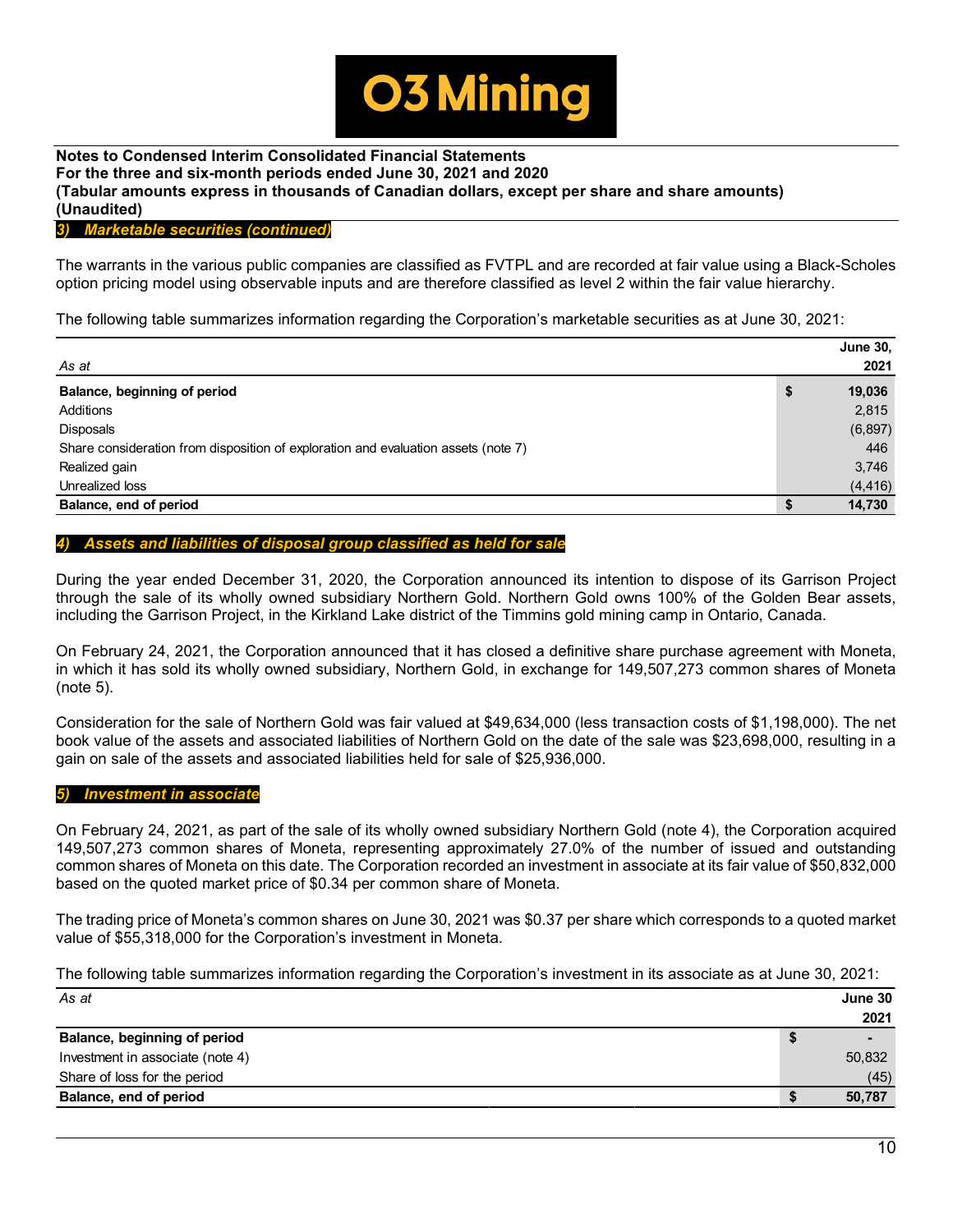

# *6) Property, plant and equipment*

The following table summarizes information regarding the Corporation's property, plant and equipment as at June 30, 2021:

|                              |    |            |                  |      |            | June 30, 2021   |                                 |         |                        |
|------------------------------|----|------------|------------------|------|------------|-----------------|---------------------------------|---------|------------------------|
|                              |    |            | Cost             |      |            |                 | <b>Accumulated depreciation</b> |         |                        |
|                              |    | Opening    |                  |      | Closing    | Opening         |                                 | Closing |                        |
| Class                        |    | balance    | <b>Additions</b> |      | balance    | balance         | Depreciation                    |         | balance Net book value |
| <b>Computer Equipment</b>    | \$ | 137        | \$<br>61         | - \$ | 198 \$     | $25 \text{ } $$ | $22$ \$                         | 47      | 151<br>\$              |
| Office Equipment             |    | 9          | ۰.               |      | 9          | 3               |                                 | 4       | 5                      |
| <b>Buildings</b>             |    | 1,122      | 597              |      | 1,719      | 45              | 50                              | 95      | 1,624                  |
| <b>Exploration Equipment</b> |    | 365        | -                |      | 365        | 39              | 46                              | 85      | 280                    |
| <b>Milling Plant</b>         |    | 299        | -                |      | 299        |                 |                                 |         | 299                    |
| Leasehold Improvements       |    | 556        | 254              |      | 810        | -               | 47                              | 47      | 763                    |
| Automobiles                  |    |            | 25               |      | 25         | -               |                                 |         | 24                     |
| <b>Total</b>                 | S  | $2,488$ \$ | 937 \$           |      | $3,425$ \$ | 112S            | 167                             | 279 \$  | 3,146                  |

#### *7) Exploration and evaluation assets*

The following table summarizes information regarding the Corporation's exploration and evaluation assets as at June 30, 2021:

|                                         |    | December 31,<br>2020 |      | <b>Additions</b> | <b>Disposals</b>                 |     | <b>June 30,</b><br>2021 |
|-----------------------------------------|----|----------------------|------|------------------|----------------------------------|-----|-------------------------|
| Kan - James Bay                         | \$ | 236                  | - \$ | 12S              |                                  |     | \$<br>248               |
| FCI-Corvette Lithium                    |    | (62)                 |      | (54)             | $\blacksquare$<br>$\blacksquare$ |     | (116)                   |
| Éléonore Opinaca                        |    | 1,013                |      |                  | $\overline{\phantom{a}}$         |     | 1,014                   |
| Launay                                  |    | 1,003                |      | $\mathcal{P}$    | $\overline{\phantom{0}}$         |     | 1,005                   |
| Malartic                                |    | 65,207               |      | 7,698            |                                  | (1) | 72,904                  |
| Alpha                                   |    | 44,859               |      | 10,846           | -                                |     | 55,705                  |
| Harricana                               |    | 1,649                |      | $\blacksquare$   |                                  |     | 1,649                   |
| East Cadillac                           |    | 13,485               |      | 707              | (221)                            |     | 13,971                  |
| Total exploration and evaluation assets | S  | 127,390              |      | 19,212           | (222)                            |     | 146,380                 |

#### *a) Disposition of exploration and evaluation assets*

On January 28, 2021, the Corporation completed a transaction with Osisko Mining Inc. ("Osisko"), under which the Corporation disposed of the Blondeau Guillet Property in exchange for \$100,000 in cash. Consideration recorded for the claims was \$98,000 (less transaction costs of \$2,000). Book value of the properties on the date of disposition was \$1,000, resulting in a gain on sale of exploration and evaluation assets of \$97,000.

On April 14, 2021, the Corporation completed a transaction with NewOrigin Gold Corp. (formerly Tri Origin Exploration Ltd.) ("NewOrigin"), under which the Corporation disposed of the Kinebik Gold Project in exchange for 2,700,000 common shares of NewOrigin. Consideration for the project was fair valued at \$399,000 (less transaction costs of \$47,000). Book value of the project on the date of disposition was \$221,000, resulting in a gain on sale of exploration and evaluation assets of \$178,000.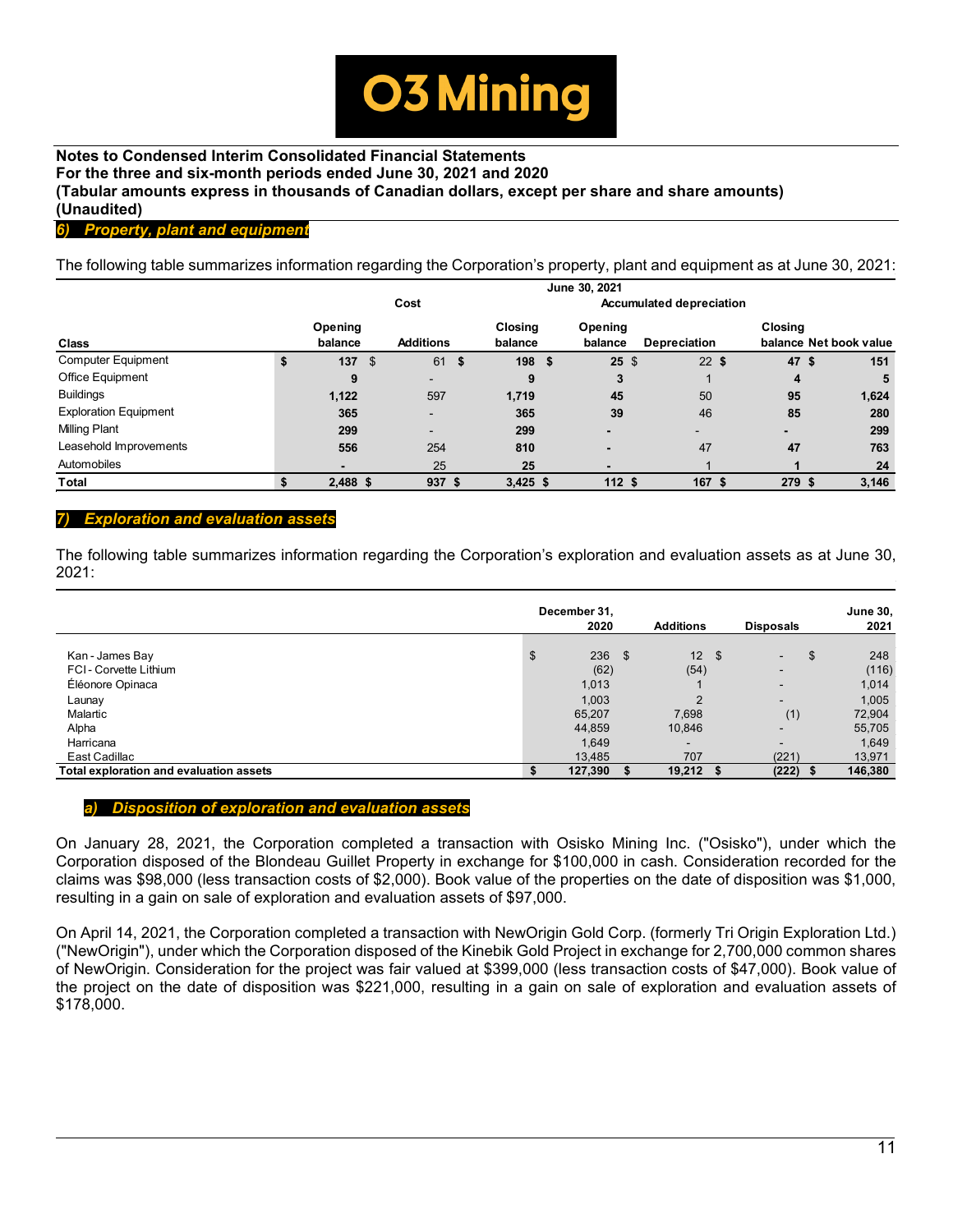

# *8) Restricted share unit and deferred share unit plans*

In August 2019, O3 Mining established an RSU plan and a DSU plan. Under these plans, RSUs can be granted to executive officers and key employees and DSUs can be granted to non-executive directors, as part of their long-term compensation package, entitling them to receive payout in cash or shares, or a combination of both. Should the payout be in cash, the cash value of the payout would be determined by multiplying the number of RSUs and DSUs vested at the payout date by the five-day volume weighted average price from closing price of the Corporation's shares on the day prior to the payout date. Should the payout be in shares, each RSU and DSU represents an entitlement to one common share of the Corporation.

The following table summarizes information regarding the Corporation's outstanding and exercisable RSUs and DSUs as at June 30, 2021:

|                                 | <b>Number of DSUs</b> | <b>Number of RSUs</b> |
|---------------------------------|-----------------------|-----------------------|
| Oustanding at December 31, 2020 | 51.440                | 490.000               |
| Granted                         | 61.682                | 90.000                |
| Oustanding at June 30, 2021     | 113.122               | 580,000               |

During the period ended June 30, 2021, 61,682 DSUs were issued to directors in lieu of directors' fees. The weighted average fair value of the DSUs granted was \$2.35 per DSU initially at the closing price of the common shares of the Corporation on the date of grant. The DSUs vest immediately on the date of grant.

During the period ended June 30, 2021, 90,000 RSUs were issued to management. The weighted average fair value of the RSUs granted was \$2.98 per RSU initially at the closing price of the common shares of the Corporation on the date of grant. The RSUs vest on the third anniversary date from the date of grant.

As at June 30, 2021 the share-based payment liability related to each RSU and DSU was re-measured to fair value at the Corporation's closing share price of \$2.30.

The combined total recognized expense for RSUs and DSUs for the three and six-month periods ended June 30, 2021 was \$140,000 and \$142,000, respectively (2020 – \$215,000 and \$236,000) from which \$9,000 and \$11,000 respectively were capitalized to exploration and evaluation assets (2020 - \$5,000 capitalized and \$7,000 reversed).

#### *9) Income taxes*

The following table outlines the composition of the deferred tax expense between income and mining tax for the period ended June 30, 2021:

|                                        | <b>June 30.</b>  | <b>June 30,</b> |
|----------------------------------------|------------------|-----------------|
| For the period ended                   | 2021             | 2020            |
|                                        |                  |                 |
| Deferred income tax (recovery)/expense | \$<br>$(745)$ \$ | 693             |
| Deferred mining tax expense            | 2.819            | 656             |
| Total deferred tax expense             | 2,074            | 1,349           |

Deferred tax assets and liabilities have been offset where they relate to income taxes levied by the same taxation authority and the Corporation has the legal right and intent to offset. Deferred tax assets are recognized when the Corporation concludes that sufficient positive evidence exists to demonstrate that it is probable that a deferred tax asset will be realized.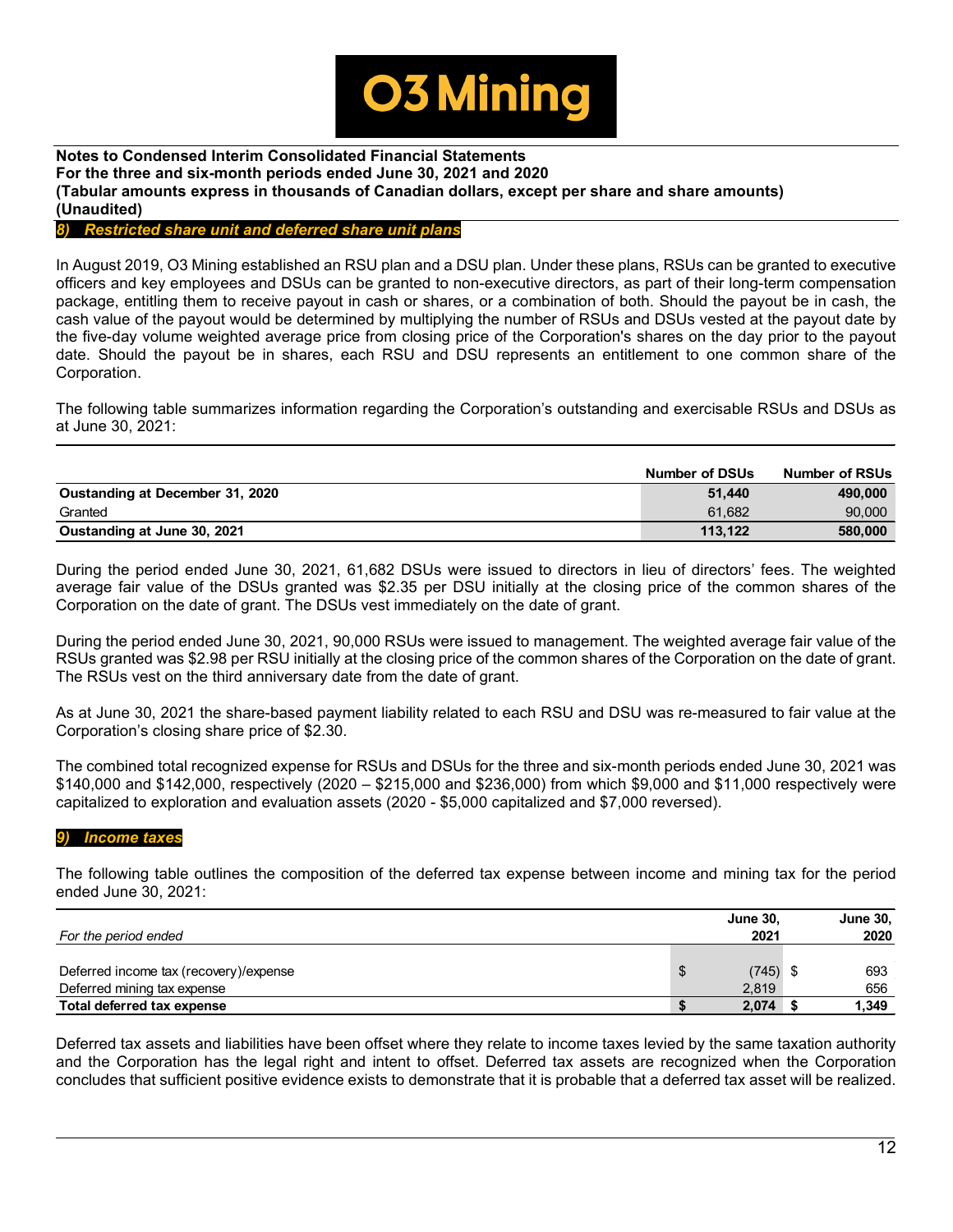

*9) Income taxes (continued)*

The following table provides the components of the deferred income and mining tax liabilities:

|                                                                    | <b>June 30.</b>  | December 31, |
|--------------------------------------------------------------------|------------------|--------------|
| As at                                                              | 2021             | 2020         |
| Deferred tax liability                                             |                  |              |
| Deferred income tax liability on net taxable temporary differences | \$<br>$(325)$ \$ | (1,068)      |
| Deferred mining tax liability on net taxable temporary differences | (5.524)          | (2,707)      |
| Total deferred tax liability                                       | $(5,849)$ \$     | (3, 775)     |

#### *10) Capital and other components of equity*

#### *a) Share capital – authorized*

|                                                            | <b>Number of Common</b><br><b>Shares</b> | Amount  |
|------------------------------------------------------------|------------------------------------------|---------|
| <b>Balance December 31, 2020</b>                           | 60,330,966                               | 184.150 |
| Private placement (net of transaction costs (\$2,065,000)) | 7.709.300                                | 18,056  |
| Balance June 30, 2021                                      | 68,040,266                               | 202,206 |

The authorized capital of O3 Mining consists of an unlimited number of common shares having no par value. The holders of common shares of the Corporation are entitled to one vote per share at shareholder meetings of the Corporation. All shares rank equally with regards to the Corporation's residual assets.

On February 25, 2021, O3 Mining completed a private placement of 7,709,300 flow-through units of the Corporation at a price of \$4.54 per flow-through unit for gross proceeds of \$35 million. The flow-through shares were issued at a premium of \$1.93 to the current market price of the Corporation's common shares at the day of issue. The premium was recognized as a long-term liability of \$14,879,000 with a subsequent pro-rata reduction of the liability recognized as flow-through premium income as the required expenditures are incurred. The transaction costs amounted to \$2,065,000 and have been netted against the gross proceeds on closing.

During the three and six-month periods ended June 30, 2021, flow-through premium income of \$3,714,000 and \$7,537,000 respectively (2020 – \$345,000 and \$1,686,000) was recognized relating to the flow-through shares issued.

#### *b) Basic earnings and loss per share*

The calculation of basic earnings and loss per share for the three and six-month periods ended June 30, 2021 and 2020 was based on the income attributable to common shareholders and a basic weighted average number of common shares outstanding, calculated as follows:

|                                                       |   | Six months ended         |                 |                 |  |                 |
|-------------------------------------------------------|---|--------------------------|-----------------|-----------------|--|-----------------|
|                                                       |   | <b>June 30.</b>          | <b>June 30.</b> | <b>June 30.</b> |  | <b>June 30,</b> |
| For the period ended                                  |   | 2021                     | 2020            | 2021            |  | 2020            |
| Common shares outstanding, at beginning of the period |   | 68,040,266               | 46.948.032      | 60,330,966      |  | 46.927.215      |
| Common shares issued during the period                |   |                          | 1.747.386       | 5.366.695       |  | 943.243         |
| Basic weighted average number of common shares        |   | 68.040.266               | 48,695,418      | 65,697,661      |  | 47,870,458      |
| Loss/(income) for the period                          |   | 163                      | $(4, 140)$ \$   | $(27, 728)$ \$  |  | (1, 342)        |
|                                                       |   |                          |                 |                 |  |                 |
| Basic earnings per share                              | S | $\overline{\phantom{a}}$ | $(0.09)$ \$     | $(0.42)$ \$     |  | (0.03)          |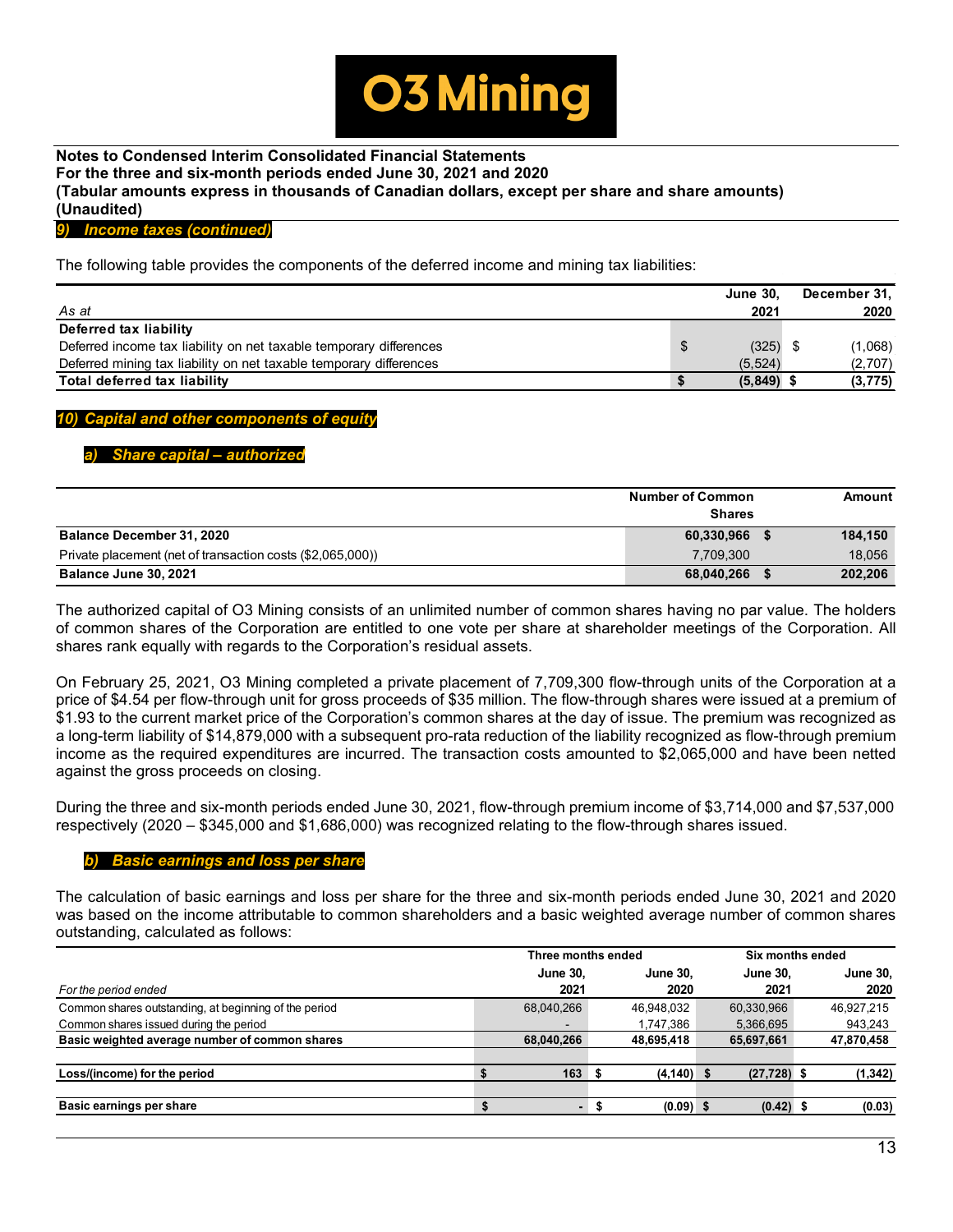

*10) Capital and other components of equity (continued)*

#### *c) Diluted earnings and loss per share*

The calculation of diluted earnings per share for the three and six-month periods ended June 30, 2021 and 2020 was based on the income attributable to common shareholders and a basic weighted average number of common shares outstanding, adjusted for the effect of each stock option where the exercise price exceeds the average market price of ordinary shares during the periods and DSUs.

During the three and six-month periods ended June 30, 2021 and 2020 there were no vested RSU and the average market price of ordinary shares during the periods did not exceed the exercise price of the vested warrants. As a result, no adjustment was made to the basic weighted average number of common shares outstanding for these instruments:

|                                                             | Three months ended |                 |  |                 |  | Six months ended |  |                 |  |  |
|-------------------------------------------------------------|--------------------|-----------------|--|-----------------|--|------------------|--|-----------------|--|--|
|                                                             |                    | <b>June 30.</b> |  | <b>June 30.</b> |  | <b>June 30.</b>  |  | <b>June 30,</b> |  |  |
| For the period ended                                        |                    | 2021            |  | 2020            |  | 2021             |  | 2020            |  |  |
| Basic weighted average number of common shares (note 10(b)) |                    | 68,040,266      |  | 48,695,418      |  | 65,697,661       |  | 47,870,458      |  |  |
| Effect of dilutive stock options                            |                    | 5.400           |  |                 |  | 75.153           |  |                 |  |  |
| Effect of dilutive DSUs                                     |                    | 80.491          |  | 19.031          |  | 66.046           |  | 9,516           |  |  |
| Diluted weighted average number of common shares            |                    | 68,126,157      |  | 48.714.449      |  | 65,838,860       |  | 47,879,974      |  |  |
| Loss/(income) for the period                                |                    | 163             |  | $(4, 140)$ \$   |  | $(27, 728)$ \$   |  | (1, 342)        |  |  |
|                                                             |                    |                 |  |                 |  |                  |  |                 |  |  |
| Diluted earnings per share                                  |                    |                 |  | $(0.08)$ \$     |  | $(0.42)$ \$      |  | (0.03)          |  |  |

#### *d) Contributed surplus*

On August 13, 2019, the Board of Directors issued an incentive stock-option plan to provide additional incentive to its directors, officers, employees, and consultants. The maximum number of shares reserved for issuance under the incentive stock option plan and all other security-based compensation arrangement of the Corporation is 10% of the issued and outstanding common shares of the Corporation, reduced by the numbers of RSUs and DSUs outstanding. The options issued under the plan may vest at the discretion of the Board of Directors and are exercisable for up to 5 years from the date of grant.

The following table summarizes the stock option transactions for the period ended June 30, 2021:

|                                  | Number of stock | Weighted-average |
|----------------------------------|-----------------|------------------|
|                                  | options         | exercise price   |
| Outstanding at December 31, 2020 | 3,917,543       | 2.83             |
| Granted                          | 890,000         | 3.26             |
| Forfeited                        | (123, 334)      | 2.91             |
| Outstanding at June 30, 2021     | 4,684,209       | 2.91             |

On January 5, 2021, 890,000 stock options were issued to directors, management and employees, at an exercise price of \$3.26 for a period of 5 years. The options have been fair valued using the Black-Scholes option-pricing model.

The total recognized expense for stock options for the three and six-month periods ended June 30, 2021 was \$528,000 and \$1,085,000 (2020 – \$753,000 and \$1,299,000) from which \$64,000 and \$142,000 was capitalized to exploration and evaluation assets (2020 – \$21,000 capitalized and \$27,000 reversed).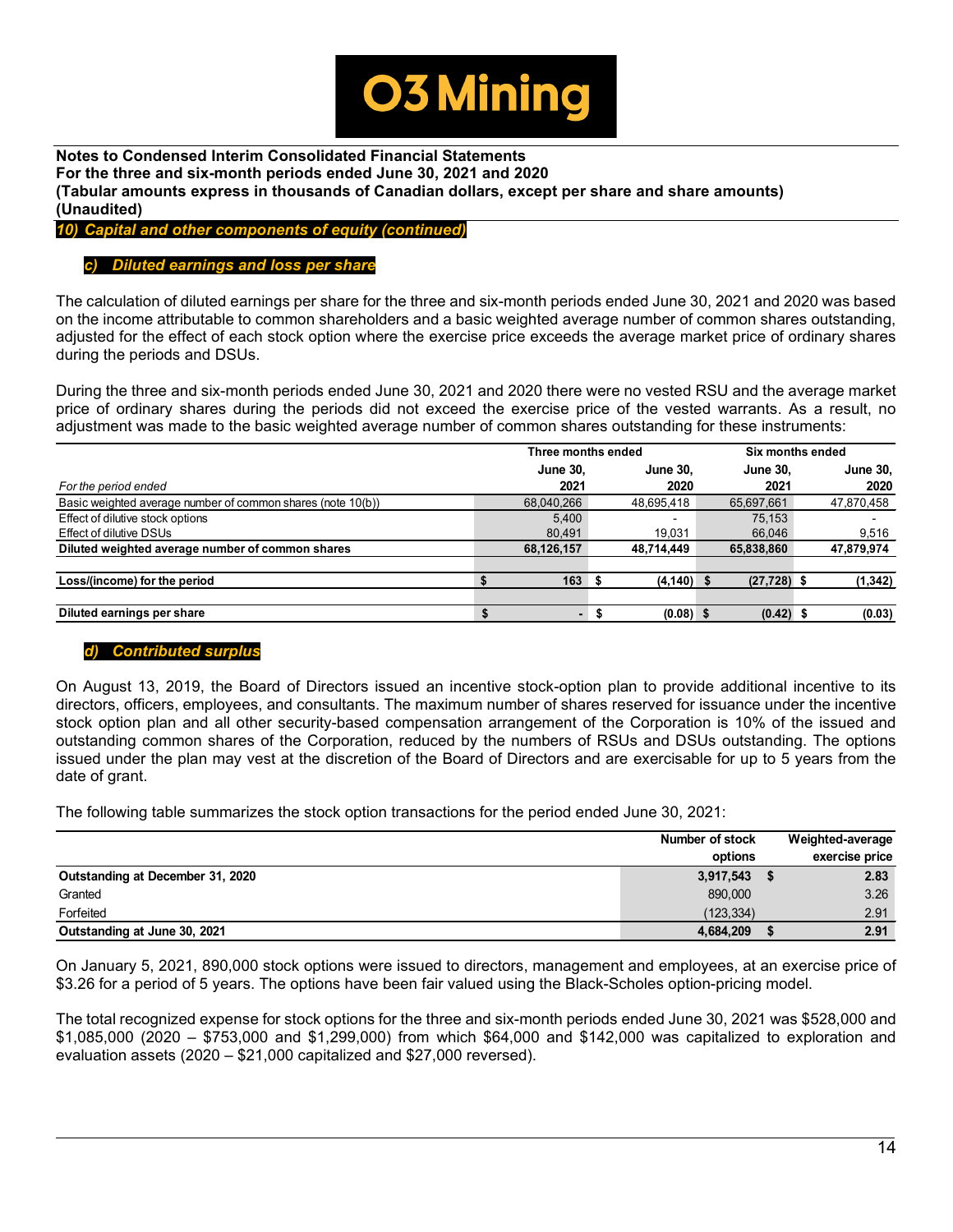

*10) Capital and other components of equity (continued)*

# *d) Contributed surplus (continued)*

The following table summarizes the weighted average assumptions used for the valuation of the stock options issued during the period ended June 30, 2021:

|                                                     |    | <b>June 30,</b> |  |  |
|-----------------------------------------------------|----|-----------------|--|--|
| For the period ended                                |    |                 |  |  |
| Fair value at grant date                            | \$ | 1.81            |  |  |
| Forfeiture rate                                     |    | 6.1%            |  |  |
| Share price at grant date                           | \$ | 3.26            |  |  |
| Exercise price                                      | \$ | 3.26            |  |  |
| Expected volatility                                 |    | 84%             |  |  |
| Dividend yield                                      |    | $0.0\%$         |  |  |
| Option life (weighted average life)                 |    | 3.3 years       |  |  |
| Risk-free interest rate (based on government bonds) |    | 0.26%           |  |  |

The following table summarizes information regarding the Corporation's outstanding and exercisable stock options as at June 30, 2021:

|                                            |                                                            | <b>Options outstanding</b>             |                                                | <b>Options exercisable</b>                                 |                                        |                                                |  |  |  |  |
|--------------------------------------------|------------------------------------------------------------|----------------------------------------|------------------------------------------------|------------------------------------------------------------|----------------------------------------|------------------------------------------------|--|--|--|--|
| Range of exercise<br>prices per share (\$) | Weighted-average<br>remaining years of<br>contractual Life | Number of stock<br>options outstanding | <b>Weighted average</b><br>exercise price (\$) | Weighted-average<br>remaining years of<br>contractual life | Number of stock<br>options exercisable | <b>Weighted average</b><br>exercise price (\$) |  |  |  |  |
| 2.44 to 2.92                               | 3.4                                                        | 1.697.019                              | \$2.52                                         | 3.2                                                        | 680.338                                | \$2.56                                         |  |  |  |  |
| 2.93 to 3.20                               | 3.1                                                        | 2,005,000                              | \$3.07                                         | 3.1                                                        | 1,336,670                              | \$3.07                                         |  |  |  |  |
| 3.21 to 3.47                               | 4.1                                                        | 964.149                                | \$3.27                                         | 0.5                                                        | 109,149                                | \$3.33                                         |  |  |  |  |
| 3.48 to 3.60                               | 0.8                                                        | 18.041                                 | \$3.60                                         | 0.8                                                        | 18.041                                 | \$3.60                                         |  |  |  |  |
| 2.44 to 3.60                               | 3.4                                                        | 4,684,209                              | \$2.91                                         | 3.0                                                        | 2,144,198                              | \$2.93                                         |  |  |  |  |

# *e) Warrants*

The following table summarizes the transactions pertaining to the Corporation's outstanding standard warrants for the period ended June 30, 2021. These warrants are exercisable at one warrant for one common share of the Corporation:

|                                  |                           | Weighted-average |
|----------------------------------|---------------------------|------------------|
|                                  | <b>Number of warrants</b> | exercise price   |
| Outstanding at December 31, 2020 | 12,071,049                | 3.78             |
| Expired                          | (238.602)                 | 3.88             |
| Outstanding at June 30, 2021     | 11,832,447                | 3.77             |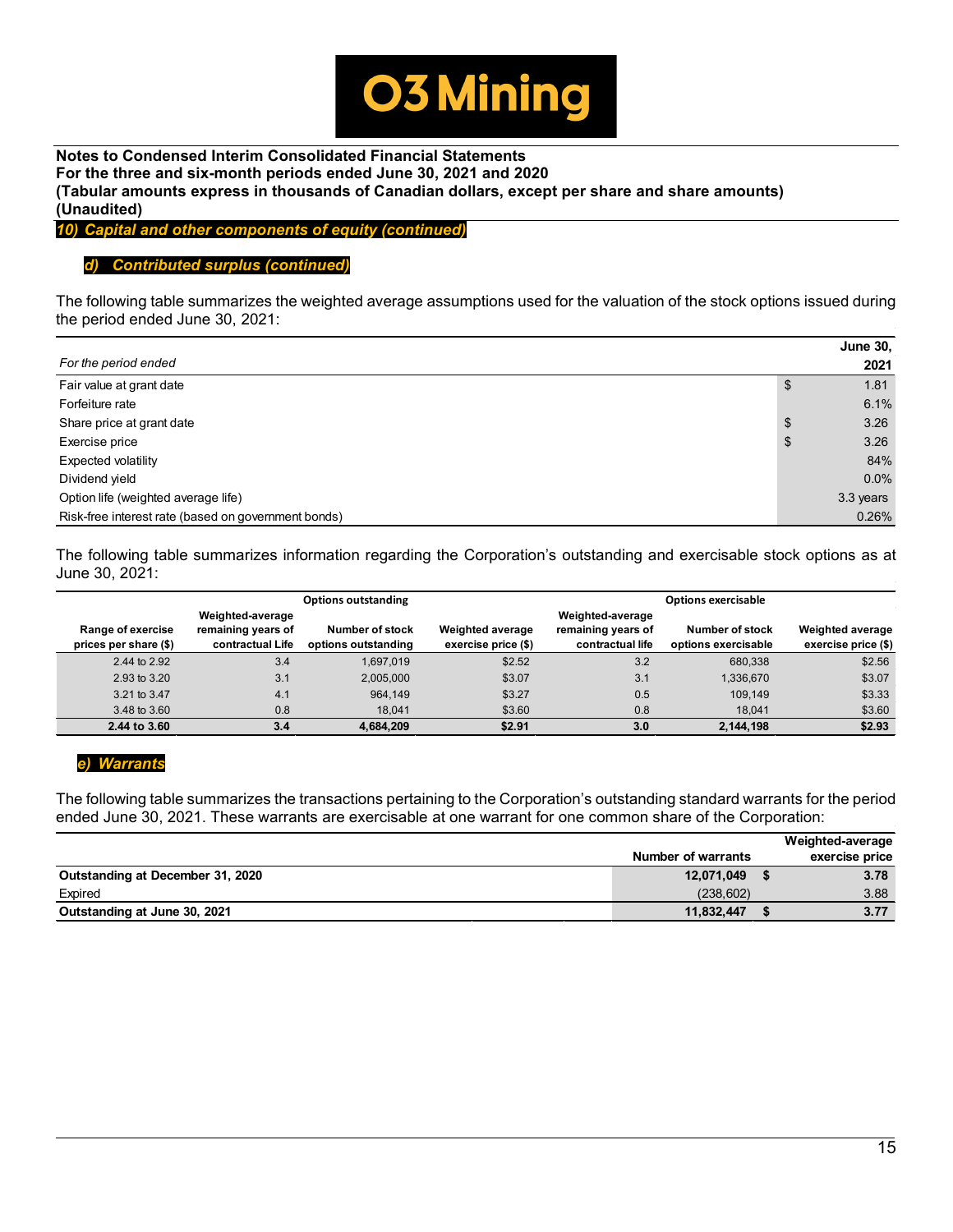

#### *11) Expenses*

The following table summarizes information regarding the Corporation's expenses for the three and six-month periods ended June 30, 2021 and 2020:

|                                                                                                                                                 | Three months ended       |     |                         |                | Six months ended        |      |                         |  |
|-------------------------------------------------------------------------------------------------------------------------------------------------|--------------------------|-----|-------------------------|----------------|-------------------------|------|-------------------------|--|
| For the period ended                                                                                                                            | <b>June 30,</b><br>2021  |     | <b>June 30.</b><br>2020 |                | <b>June 30,</b><br>2021 |      | <b>June 30,</b><br>2020 |  |
| <b>Compensation expenses</b>                                                                                                                    |                          |     |                         |                |                         |      |                         |  |
| Stock-based compensation (note 8 and note 10(d))                                                                                                | \$<br>595                | \$  | 942                     | \$             | $1,074$ \$              |      | 1,568                   |  |
| Salaries and benefits                                                                                                                           | 578                      |     | 529                     |                | 1,180                   |      | 1,001                   |  |
| <b>Total compensation expenses</b>                                                                                                              | \$<br>1,173              | \$  | 1,471                   | \$             | 2,254                   | - \$ | 2,569                   |  |
| General and administration expenses<br>Shareholder and regulatory expense<br>Travel expense<br>Professional fees<br>Office expense              | \$<br>144<br>236<br>112  | \$  | 165<br>2<br>413<br>84   | $\mathfrak{L}$ | 291<br>557<br>239       | \$   | 230<br>48<br>834<br>218 |  |
| Total general and administration expenses                                                                                                       | \$<br>499                | -\$ | 664                     | -S             | 1,094                   | . \$ | 1,330                   |  |
| Marketable securities<br>Realized (gain)/loss from marketable securities (note 3)<br>Unrealized loss/(gain) from marketable securities (note 3) | \$<br>$(18)$ \$<br>1,625 |     | 783<br>(5,920)          | \$             | $(3,746)$ \$<br>4,416   |      | 783<br>(3,935)          |  |
| Total marketable securities (gain)/loss                                                                                                         | \$<br>1,607              | S   | $(5, 137)$ \$           |                | 670                     | -\$  | (3, 152)                |  |

#### *12) Related party transactions*

Balances and transactions between the Corporation and its subsidiaries have been eliminated on consolidation and are not disclosed in this note. Details of the transactions between the Corporation and other related parties are disclosed below.

During the three and six-month periods ended June 30, 2021, management fees, geological services, rent and administration fees of \$161,000 and \$343,000 (2020 - \$231,000 and \$713,000) were incurred with Osisko, a related company of the Corporation by virtue of Osisko Mining having significant influence over the Corporation. Also, Mr. John Burzynski, Chairman of the Board of Directors of the Corporation, serves as Executive Chairman, CEO, and Director of Osisko Mining and Mr. José Vizquerra, President and CEO of O3 Mining, serves as a Director of Osisko Mining. Accounts payable and accrued liabilities to Osisko as at June 30, 2021 were \$53,000 (2020 - \$69,000).

On January 28, 2021, the Corporation completed a transaction with Osisko, under which the Corporation disposed of the Blondeau Guillet Property in exchange for \$100,000 in cash.

The following table summarizes remuneration attributable to key management personnel for the three and six-month periods ended June 30, 2021 and 2020:

|                                    | Three months ended |                 |  |                 |      | Six months ended |  |                 |  |
|------------------------------------|--------------------|-----------------|--|-----------------|------|------------------|--|-----------------|--|
|                                    |                    | <b>June 30.</b> |  | <b>June 30.</b> |      | <b>June 30.</b>  |  | <b>June 30,</b> |  |
| For the period ended               |                    | 2021            |  | 2020            |      | 2021             |  | 2020            |  |
|                                    |                    |                 |  |                 |      |                  |  |                 |  |
| Salaries expense of key management | \$                 | $156-5$         |  | 145             | - \$ | 313S             |  | 290             |  |
| Directors' fees                    |                    | 132             |  | 120             |      | 252              |  | 240             |  |
| Stock-based compensation           |                    | 312S            |  | 498             |      | 584              |  | 835             |  |
| Total                              |                    | 600S            |  | 763             |      | $1,149$ \$       |  | 1.365           |  |